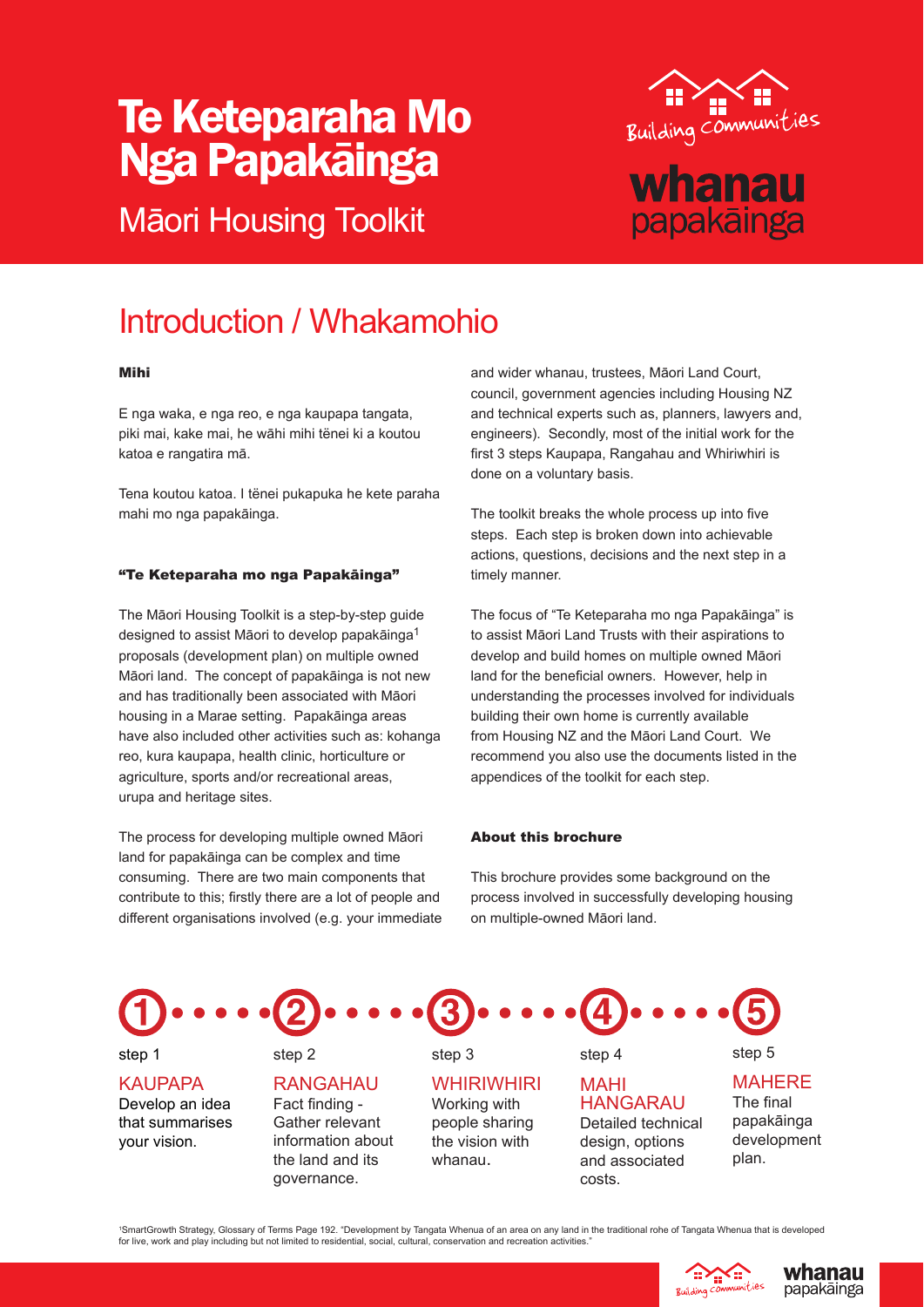## Te Keteparaha mo nga Papakāinga is released in three phases

## Phase One includes Steps 1 and 2

Steps 1 and 2 are published as a package and are available from the partner agencies listed in the acknowledgements. Staff from the partner agencies are available to discuss the contents of the initial two steps with you.

# STEP<sup>(1</sup>

The first step is called "Kaupapa" and asks:

*What is the purpose, idea, vision and rationale for the proposed papakāinga development?*

#### *In a nutshell, why are you doing this?*

This step is all about developing a common papakāinga idea, vision and principles that generate momentum by working with other owners and trustees of like minds. For example, the issue of housing may come up at a trust meeting, shareholder meeting or in conversation with Kuia and Kaumatua and this may be the catalyst for developing papakāinga.



The second step is "Rangahau" (research and fact finding) and this step requires you / the trust to gather information from the Māori Land Court and the respective council about your Māori land block. The Māori Land Court will assist with all the Māori land details, records, administration and management issues for your block. This information should address the questions of what activities have occurred and what activities are currently occurring on the property.

The information from the relevant council (Tauranga City Council or Western Bay of Plenty District Council) will identify any planning issues and the availability of services (e.g. utilities such as water supply) for your property. To complete it is recommended you and / or the trustees make an appointment with a planner from the relevant council to discuss planning for your property. From this information an initial concept plan can start to be developed.

Once you have completed the interview and the council checklist at the end of Step 2 you will be issued with a folder and Step 3 "Whiriwhiri". The folder will keep all 5 steps together as a resource document for the Trust and it will also provide space to add more information and notes as the trust progresses through the next steps.

The first two steps may be achieved over a period of 3 to 6 months depending on the time you and the trustees have available.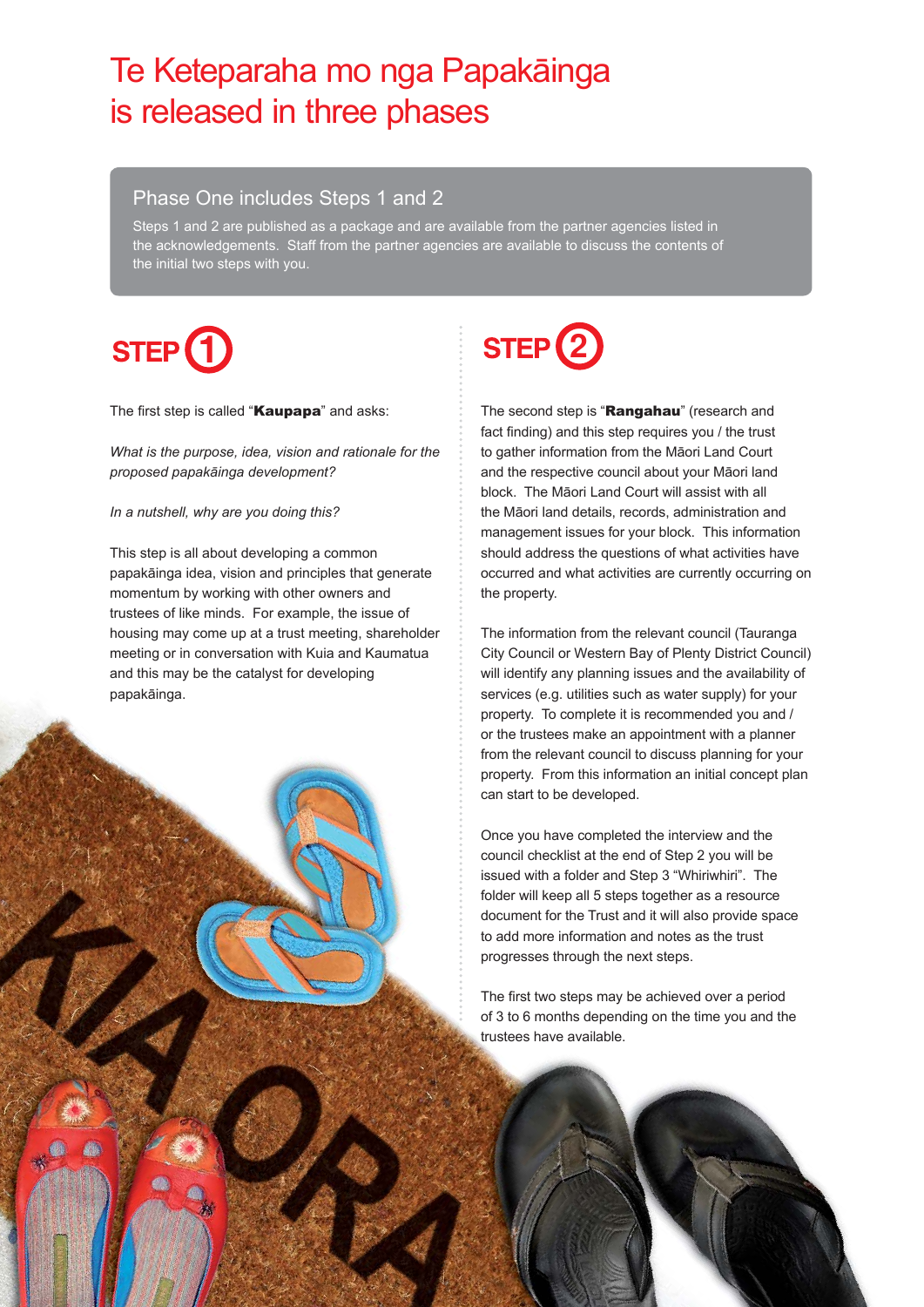





The third step is "Whiriwhiri". With the information from steps 1 and 2 you, other owners and the trustees are in a better position to make some decisions and set some direction for the papakāinga. Whiriwhiri is the discussion and debate step of the process with as many of the wider beneficial owners in the block as possible. The toolkit provides templates for calling meetings, setting an agenda and recording the discussion and outcomes from many discussions and meetings. The minutes from these meetings will become the support evidence for applications to the Māori Land Court and the terms of references or mandate for actions. This is probably the most important stage of the process to get people on board and obtaining evidence of their support for the long term papakāinga vision.

The third step could take  $6 - 18$  months depending on the size of the block, the number of owners, an established trust, availability of trustees and support from other owners.

It should be noted that opportunities to talk and discuss papakāinga ideas with the owners and in particular key beneficial owners (Kaumatua, Kuia, those already living on the property, neighbours and major shareholders) in the block could occur throughout Steps 1, 2 and 3.

Phase Two includes Step 3 Phase Three includes Step 4 & 5



Step 4 - "Mahi Hangarau" (technical work) refers to the detailed technical design, drawings, options and associated costs for your proposed papakāinga plan. This step will look at the infrastructure (roading, electricity, water supply, waste water, storm water, telephone and other services) required for your housing proposal. The infrastructure services must comply with the requirements of the respective council.

During Step 4 the Trust and the owners will also need to discuss the process in selecting house designs, sizes, styles, energy efficiency options and materials on an individual or a collective basis.



Step 5 - "Mahere" (the papakāinga development plan) will require more research and discussion to enable the trustees and beneficial owners to make critical decisions to progress the proposal in relation to development costs (i.e. land, services and house), project management and project design. These two steps will require you / the trust to engage professional services and technical advice to produce a final papakāinga development plan.

## Where to from here?

While this brochure will provide some understanding of what is involved in the process before you embark on a journey of ultimately developing housing on multiple-owned Māori land, you should assess:

- Is your project or vision for multiple-housing development? If it is about a single house then the toolkit will not be for you.
- What is your level of personal commitment to a housing development?
- Can you champion the process or pass the responsibility on to someone who can?

If you are serious about papakāinga development then you can visit any of the agencies involved and obtain the first two steps of the toolkit, or alternatively visit www.westernbay.govt.nz to download the first two steps.